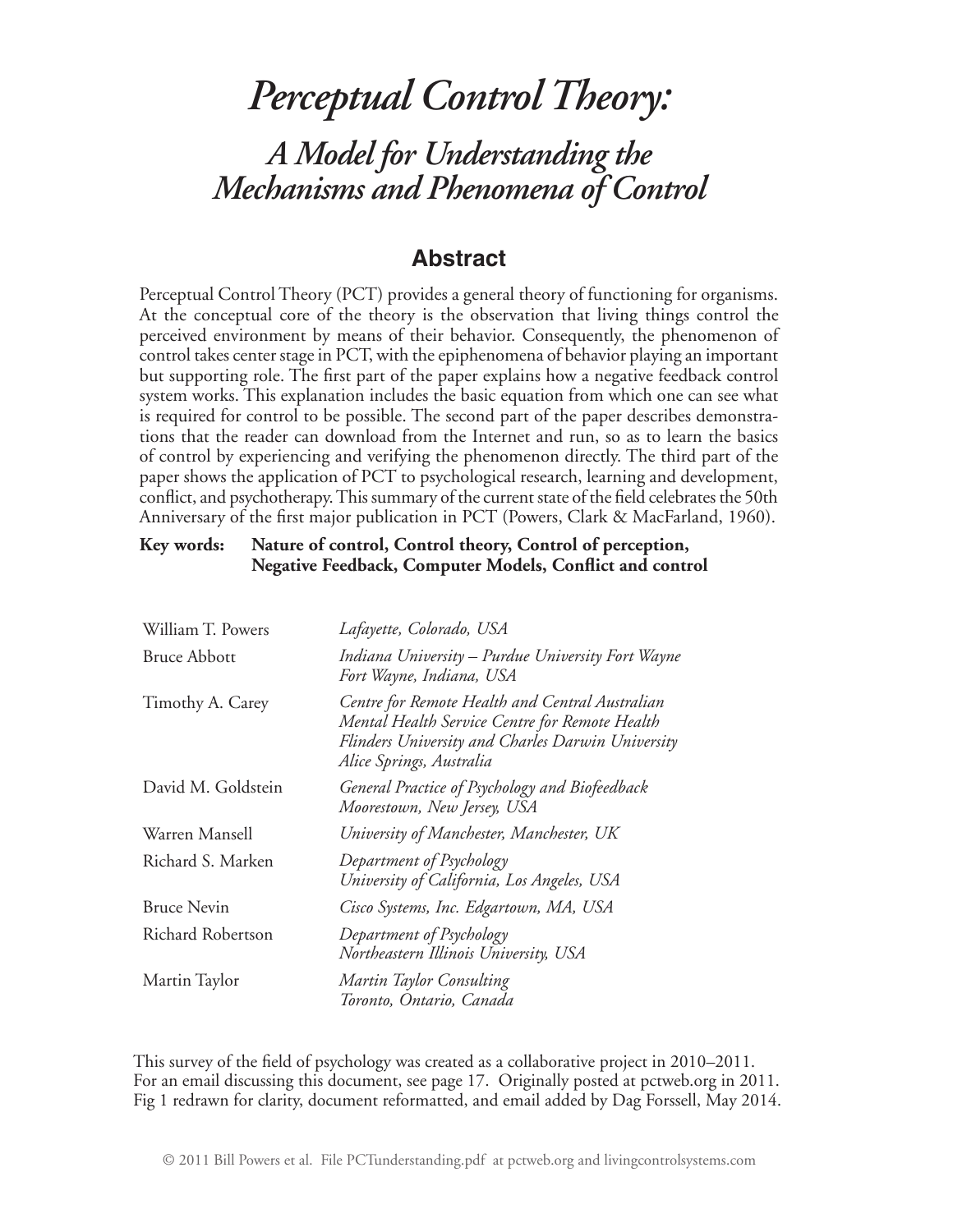#### **The phenomenon of control**

The phenomenon of control is important in Psychology. Even a cursory glance through academic journals reveals a large number of references to the term 'control', as exemplified by E. A. Skinner (1996). Terms such as *perceived control, locus of control, cognitive control, subjective control,* and *vicarious control* speak directly to the phenomenon. If we include implicit references to control, such as self-determination, self-regulation, agency, learned helplessness, and emotion regulation, the number of references grows exponentially.

Although the importance of control in the process of living has long been recognized, this recognition is divorced from any broadly accepted formal understanding of how control works. Such a conceptual framework is essential first because without it the principles of control evade intuition, and second because, unless intuition has been adjusted to the facts of control, an encounter with a control system in action almost inevitably results in misinterpretation of what it is doing and how it works. The purpose of this paper is to present a summary of the current state of Perceptual Control Theory (PCT), which provides a conceptual framework for understanding the facts and mechanisms of control.

The phenomenon of control is familiar from the behavior of artificial devices such as the thermostat. The thermostat acts to keep a variable, room temperature, in a pre-determined state (the temperature setting of the thermostat), despite disturbances (such as changes in outside temperature and the number of people in the room) that would act to move that variable from the predetermined state. In the behavior of living organisms control is seen as purposeful or goal-oriented: the organism is seen acting to bring some variable state of the world, such as one's relationship with another person, to a pre-determined state (marriage) despite disturbances (such as disapproving parents and/ or competing suitors).

## **Perceptual Control Theory (PCT): A theory of control**

There are three steps to learning PCT. The first, and perhaps the most difficult, is to grasp just how different this sort of organization is from causeeffect (input-output, stimulus-response, open loop) systems. The second step is to experience control systems in action—control systems inside the person who is doing the learning. And the third step is to learn to see the parallels between the abstract model and a real living system. We start by looking briefly at an abstract model of a control system that will be revisited throughout the article.

# *Step 1: Organization and properties of a negative feedback control system*

Negative feedback control, first formalized by engineers in the 1930s, entered psychology through engineering psychology and the cybernetic movement of the 1940s and '50s (Ashby, 1952; Miller, Galanter & Pribram, 1960; Wiener, 1948; ). The similarities, and important differences, between these systems and those used in PCT have been explained elsewhere (Powers, 1992). The system used in PCT will be explained here. A single isolated negative feedback control system can be represented as a two-part block diagram. One part shows variables and relationships that can be observed from outside the system-a model of the environment with which the control system interacts, including quantitative measurements of those interactions. The remainder of the model is essentially a proposal for what sorts of functions and variables might exist inside the controlling entity that would account for what we can see it doing from outside. The spirit of this model is the same as in physics and chemistry. It is a proposal for the existence of unseen entities and laws relating themin physics the unseen entities include things like an electron, a field, or energy. The model is stated so one can use it to make predictions, and the requirement for accepting the model is that predictions be confirmed by experiment and observation to the limits of measurement. That is an ambitious goal and we do not claim more than to have set foot on that path. But that is the intent and the guiding principle behind PCT.

Figure 1 shows the 'canonical' PCT model of a single negative feedback control system $\frac{1}{1}$  in relation to an environment.

<sup>1</sup> The full model is built from many systems like this operating in parallel and arranged in layers, a hierarchy of concurrent control in many dimensions.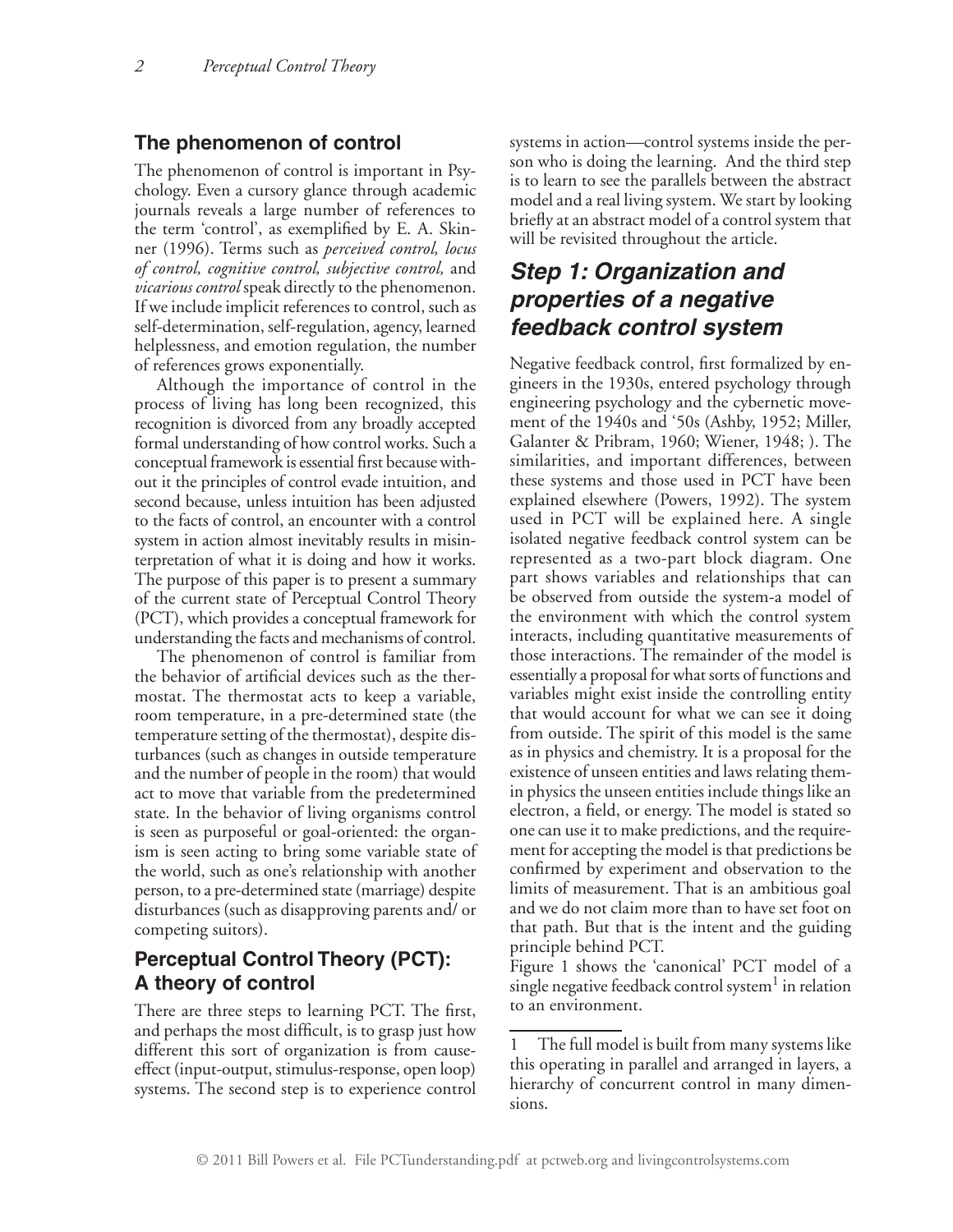

*Figure 1: The basic organization of a negative feedback control system. Loop functions are shown in gray. Variables* D, Qi , *etc. are employed in the fundamental algebraic equations of negative feedback control theory, as described in the text. The reader is invited to explore the functions and relationships interactively in the Live Block demo (one of the LCS3Programs set—see the Resources section below).*

There are two independent variables, the reference signal and the disturbance. The first task is to work out the properties of this organization in its simplest form, which is the steady state attained when these two variables are held constant.

A small dose of algebra will help here. Each main component of the system is represented by an equation showing, to a first approximation, how the output of that component depends on its input in the steady state.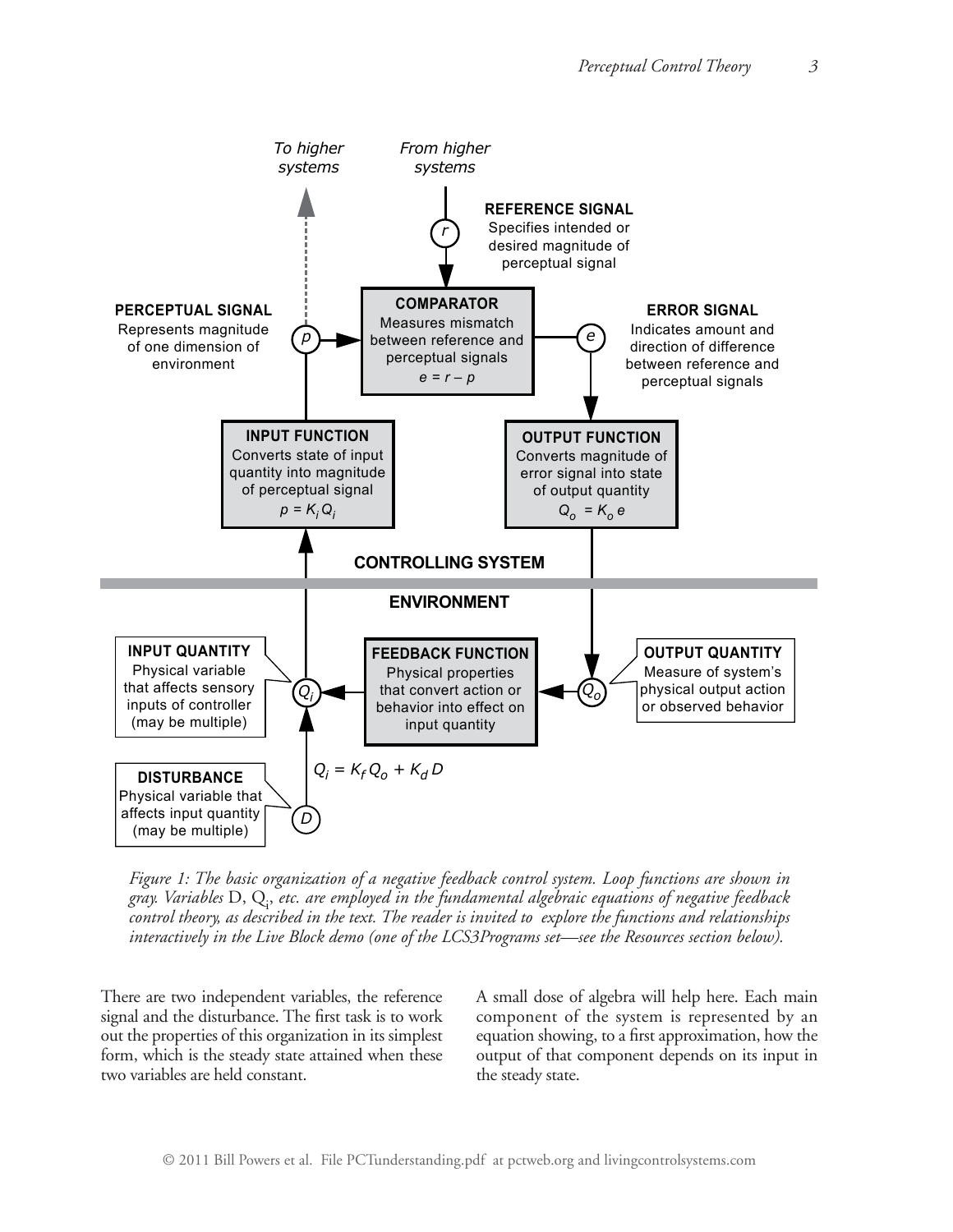Starting with the input quantity (*Qi* ) in Figure 1 and going around the closed loop, we represent the input-output function in each box as a simple linear equation:

(1)  $p = K_i Q_i$  — input function<br>
(2)  $e = r - p$  — comparator — comparator (3)  $Q_0 = K_0 e^-$  — output function (4)  $Q_i^{\sigma} = K_f^{\sigma} Q_o + K_d D$  — feedback and disturbance functions

where  $p =$  perceptual signal,  $r =$  reference signal,  $e =$  error signal,  $Q_i =$  input quantity,  $Q_o =$  output quantity,  $D =$  disturbance, and  $K$  in each case  $(K_i, K_{\rho}, K_{\rho}, K_{d})$  is a constant converting amount of input to amount of output at each of the indicated points in the loop. The largest increase in output occurs in the output function, where very weak neural signals are converted to as much as hundreds of pounds of muscle force.

The four numbered statements above describe how the output of each function depends on its input or inputs. In the simplest case, when the disturbance and the reference signal are constant, the whole system, if properly designed, comes into a state of balance which can be found by solving the simultaneous equations for variables of interest. Solving for the perceptual signal  $p$  by successive substitutions yields

$$
p = K_i K_o K_f (r - p) + K_i K_d D
$$

The product  $(K_i, K_a, K_f)$  is the 'loop gain', representing how much a signal affects itself through the feedback loop. Substituting  $G = K_i K_o K_f$  to represent loop gain, we obtain

(5) 
$$
p = \frac{G}{1+G} r + \frac{K_i K_d D}{1+G}
$$

As the loop gain becomes larger (and the addition of 1 becomes less significant), the ratio *G*/(1+*G*) approaches 1 and becomes progressively less sensitive to changes in *G*.

*The higher the loop gain, the more precisely the control system makes the value of the perceptual signal match the value of the reference signal, even with disturbances interfering.*

Equation (5) is the most important equation in this theory about living control systems. If  $G = \infty$ , then<sup>2</sup>  $p = r$ : the reference signal determines the perceptual signal, disturbances have no effect, and large variations in loop gain have no effect on performance. If  $K_f = 0$  (no feedback) then  $G = 0$  and  $p = K_i K_d/D$ . That is, the perceptual signal is determined entirely by the disturbance. When system dynamics are considered, the equations become more complex, but the steady-state equations remain true. The steady state, or very slow changes, can be understood correctly in this relatively simple way.

Knowing that  $Q_i$  is nearly constant when loop gain is high, we can use Equation 4 to see how the output action is related to disturbances. ∆*D*, a change in the disturbance *D*, results in  $\Delta Q_o$ , an opposing change in the output  $Q$ <sub>o</sub>.

# (6)  $K_f \Delta Q_o = -K_d \Delta D$

*A change in the disturbance results in a change in the effect of the output on Qi that is opposite and almost equal to the effect that this change in the disturbance has on the same variable*.

Thus the relationship of the response (output) to the stimulus (input) is determined primarily by the two environmental constants  $K_d$  and  $K_p$  not by the actual input-output characteristics of the control system. This may be verified in the Live Block demo previously mentioned (see the LC3Programs link in the Resources section). We call this effect the 'behavioral illusion' because it explains how it has been possible for so long to mistake a control system for an input-output or stimulus-response system.

H.S. Black of Bell Labs, traveling to work aboard the Lackawanna Ferry on the morning of August 2, 1927, suddenly realized how negative feedback could (as outlined above) make telephone relay amplifiers almost immune to changes in vacuumtube characteristics and erase the nonlinearities of their characteristic curves, while greatly increasing the bandwidth of uniform response (Black, 1934, 1977). High-fidelity audio amplifiers were one result, now familiar, of this insight. Another, less well known but ultimately much more important, was the development of the field of control system engineering—which, by way of cybernetics, led to PCT.

In sum, behavior is the externally visible aspect of a control process by which perceptual experiences are controlled.

*We control perceived results, not behaviors or actions. Behavior is the control of perception.* 

<sup>2</sup> More exactly, *r* is the limit of *p* as *G* approaches infinity.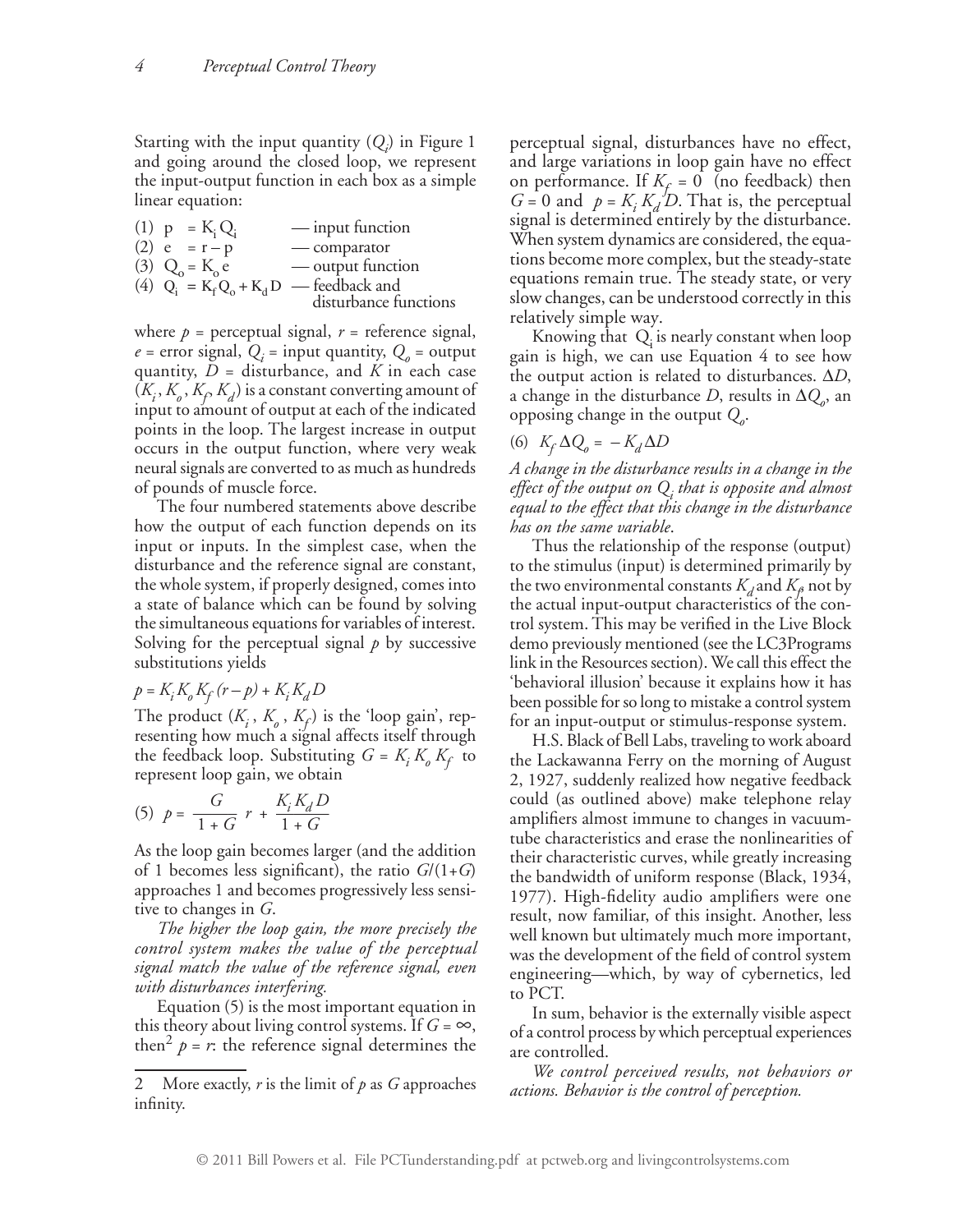

*Figure 2. Analysis of human tracking run and fit of negative feedback control model to the data. Upper traces: experimental results; lower traces, match of model (yellow) to the real mouse movements (green). Expanded views taken from each trace are shown to facilitate the comparison. Note delay of human's mouse (green) behind target movements (white).*

# *Step 2: Demonstrations of negative feedback control*

We turn now to the phenomena of control. In the Resources section at the end of this paper are some links to the Internet through which the reader can download several programs that provide interactive demonstrations of control phenomena produced by living control systems within the reader.

There are two sets of demonstrations that can be downloaded and run on a PC,<sup>3</sup> the Demo3 set and the LCS3Programs set. The Demo3 set is a tutorial in PCT with its own narration, which the reader may want to try right now: it will be helpful.

<sup>3</sup> As of this writing, you must use a Windows XP emulation program to run these demos on a Macintosh.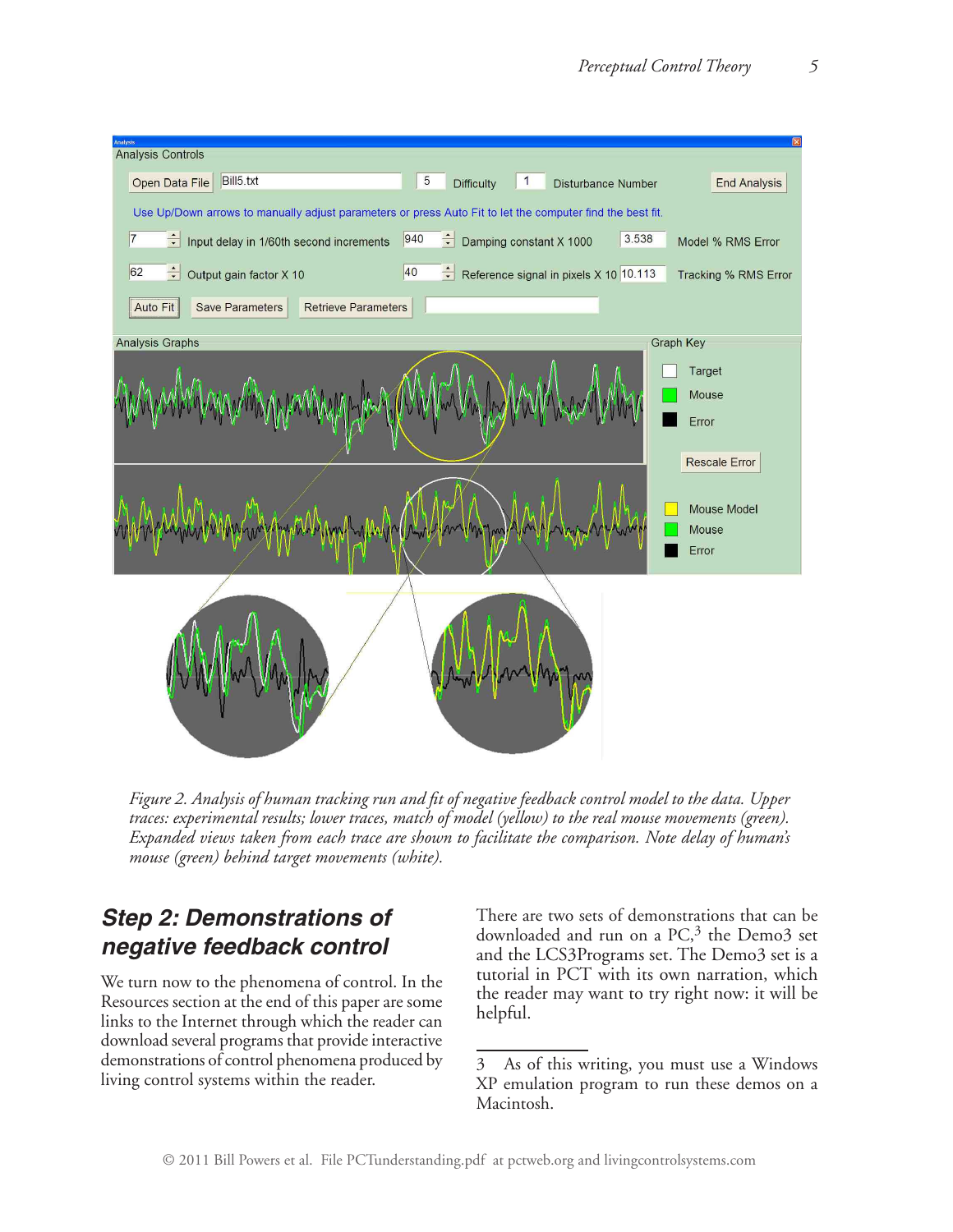The other, LCS3Programs, is a set of 13 demonstration programs that are part of a book (Powers, 2008) but which can be downloaded and run without the book. We highly recommend experiencing the interactive programs. The abstractions in the model will take on much more meaning when connected to direct experience of the phenomena that they describe.

The LCS3Programs set, after installation (following instructions on the download page), is started by clicking on a desktop icon with a red ball on it. The first that we will examine is called *Demo 4-1, TrackAnalyze* on the menu which appears at startup. Practice with it for a bit, then follow the instructions to collect data for a formal one-minute run, and then analyze it, using the *Auto Fit* button to find the best parameters automatically. The result of the analysis will be a window that looks like Figure 2.

The upper plot shows the target (red) and mouse (green) positions. The black trace is the point-bypoint difference between them, the tracking error, which for this 1-minute run was 10% (RMS) of the range of target movement. The lower plot shows how the model's behavior compares with the person's. The error of fit of the model's behavior to the real behavior (labeled "Model % RMS Error"), is 3.6% of the target's range. Since that is less than half of the tracking error, the model must be approximating some of the tracking errors the real person made.

This model inserts a time delay between input and output, called a transport lag, which is optimized by the analysis program. The best-fit value usually comes out to about  $8/60<sup>th</sup>$  of a second, or about 133 milliseconds (7 to 9 frames of the display screen running at 60 frames per second). With this delay fixed at zero, the 3.6% best-fit error grows to 6%, so we may conclude that the delay is real. Starting a few years after the first tracking experiments were done by engineering psychologists in the 1940s and 1950s, there have been persistent rumors that "feedback is too slow" to be used in behavioral models (e.g. Lashley, 1960), and an apparent conviction that with high loop gains feedback systems with even small delays would become violently unstable. Clearly nothing like that occurs here, either in the negative feedback control model or in the human being. A feedback model with parameters properly chosen, including delays, is exactly fast enough—neither faster nor slower than the real human behavior.

## **Beyond Tracking**

PCT is relevant not just to tracking but to all behavior that involves control—and a careful look suggests that all behavior involves control (Carver, C.S. & Scheier, 1998; Marken, 1988; 2002; Mc-Clelland and Fararo, 2006). The loop variables seen in the tracking task can be seen in any example of everyday behavior, from eating breakfast in the morning to brushing one's teeth at night. In each of these behaviors there are controlled variables (like the distance between cursor and target in the tracking task), references for the state of these variables (corresponding to the cursor being aligned with the target), disturbances that would move these controlled variables from their reference states (corresponding to the random variations in target position) and actions that bring the controlled variables to these reference state and keep them there, protected from disturbance (as the mouse movements keep the cursor on target).

Non-tracking demonstrations of control can be found in the LCS3Programs series. The first shows a red ball that is being disturbed in three ways: its position wanders from side to side, its shape varies from tall and thin to short and wide, and its 'north pole' changes orientation as the ball rocks upward and downward. The three disturbances causing these changes have very low correlations with each other. The participant moves a slider with the mouse, affecting all three aspects of the ball equally and simultaneously. The task is to pick one aspect and hold it constant for one minute: either the lateral position *centered*, or the shape *round*, or the orientation of the pole *pointing toward you*.

After the experimental run, three correlations are calculated among these variables for each plot. The computer indicates by a yellow highlight which of the aspects was under intentional control. It is almost never wrong. Contrary to intuition, the mouse position correlates best with the two uncontrolled aspects of the ball. Figuring out why this is true is a good test of understanding PCT.

Possibly the most surprising demonstration in terms of showing what is meant by control of perception, is *Demo 9-1, SquareCircle.* The participant employs the mouse to move a white dot so that it traces as accurately as possible around all four sides of a red rectangle. After the tracing is done, typing 'v' changes the view to show the path that the mouse followed. It is an almost perfect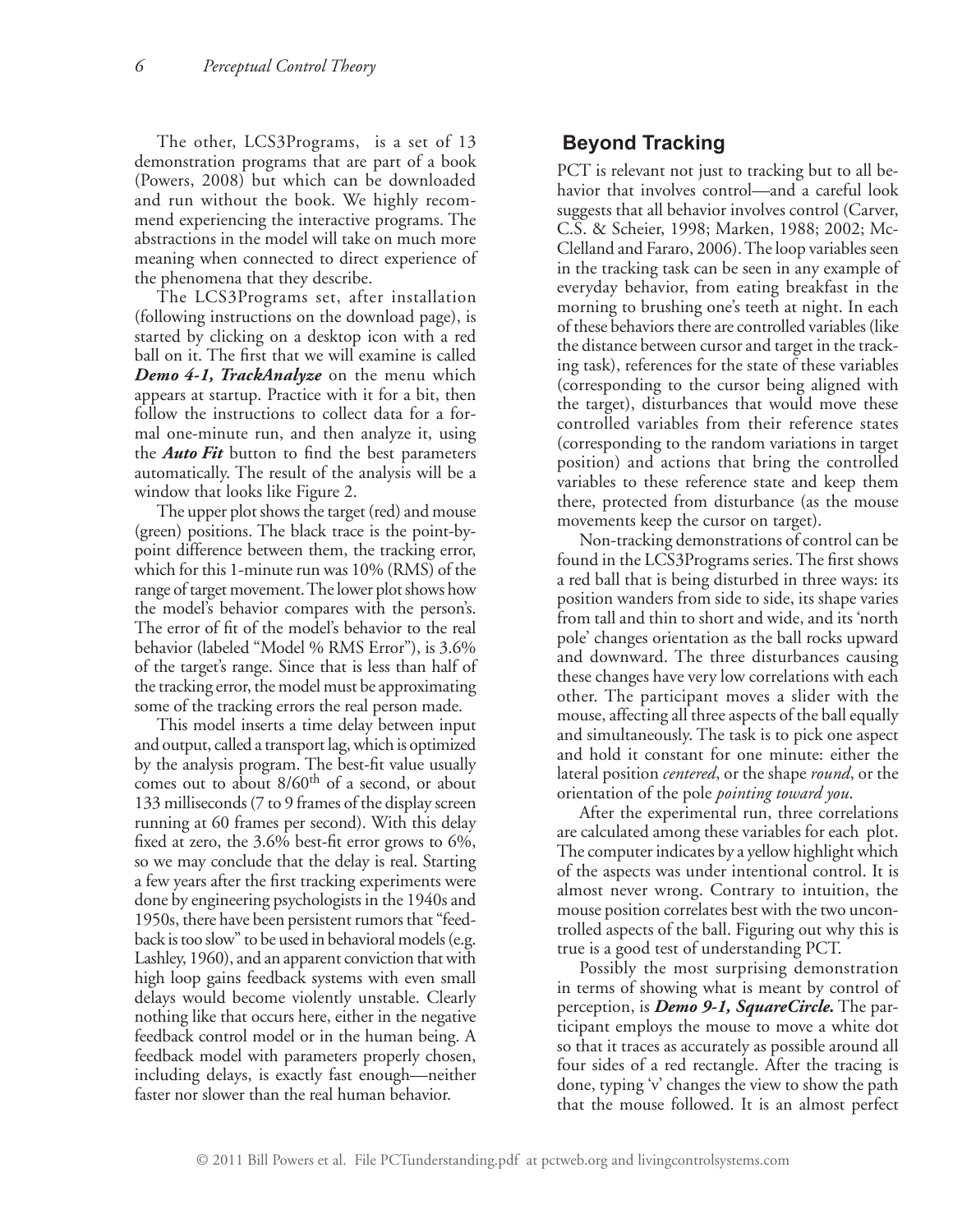circle (Figure 3, below). The feedback function (see Figure 1) is such as to transform a mouse position relative to the radius of a reference circle into a similar position along a radius from the center of the rectangle to its periphery<sup>4</sup>.

But participants are never aware that they are moving the mouse in a circle; they think they are moving it—with some small difficulties—in a rectangular path as shown by the white dot. This impression remains even when they know the truth.<sup>5</sup> Behavior is a process of controlling perceptions, not actions. The actions automatically become whatever they must be to produce the intended perceptual result<sup>6</sup>.

# **Hierarchical PCT (HPCT)**

There are two kinds of hierarchical control. One can be called the 'what-why-how' kind and provides a relatively atheoretical way of analyzing behavior into levels. The other is similar but involves a more general analysis. The first kind can be seen in a familiar situation.

You notice someone with a finger on a button beside a door. You ask yourself: "What is he doing?" and the answer seems simple: "He's ringing the doorbell". That is *what* the person is doing. But this is only a means to some end, which we can see if we ask *why* he is ringing the doorbell. Maybe he is visiting and wants Aunt Mary to open the door. Maybe



*Figure 3. Participant used mouse to move white dot so as to trace red square (left). Mouse actually moved in a circle, as revealed (right) on typing 'v' after the tracing is finished.*

5 There is a similar persuasiveness of illusion in the McGurk effect, the subject of much inconclusive research since McGurk & MacDonald (1976).

6 Typing a 't' makes the reference figure, and the mouse movements, into a triangle ('c' makes it a circle). The mouse path is obvious to an onlooker in either case.

he is promoting a candidate in an upcoming election. Maybe he is delivering pamphlets. Although the *why* is obscure to an observer (but not to the doorbell ringer), the *how* of the observed behavior is clearly "by pressing the doorbell button". However, even this *how* has its own 'what-why-how' pattern. *What* is "seeing and feeling my finger pushing the button", *why* is "to make the bell ring" and *how* is "by moving my hand and arm to the appropriate place". These possibilities illustrate the point demonstrated a few paragraphs ago: the action we see a person producing is generally different from

You should type a 'd' before doing the tracing, to select the simplest ('direct') form of feedback function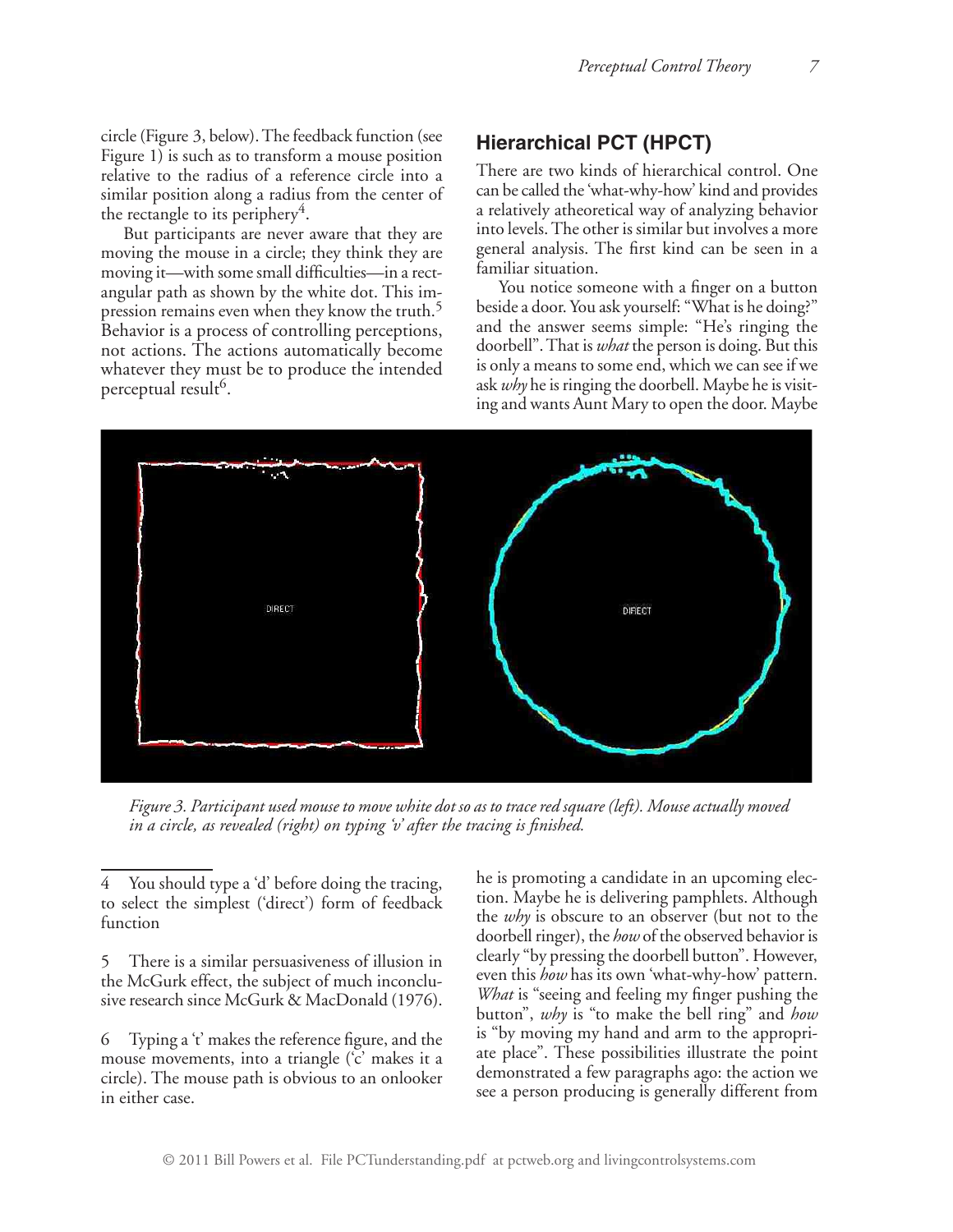the static or dynamic controlled variable that the person is using the action to control, whether we are looking at the details or the larger picture.

There seems to be a hierarchy of goals here, but what we are seeing so far is a perceived principle, the what-why-how principle, being applied over and over to smaller and larger subdivisions of one complex overall control process. We understand the result by using our capacity to perceive logic, principles, and concepts about systematic order in the world. And those words are showing us something quite different from the what-why-how principle. We have *logic*. We have *principles.* We have a *system concept*. These are the top three levels of perception currently being proposed—tentatively—in PCT. How are those classes of perceptions related to each other? Asking those questions is how we uncover an underlying hierarchy of (proposed) *kinds* of control systems in the brain.

The Second Law of Thermodynamics, conservation of momentum, and Newton's Law of Gravitation are among the principles perceived as adding up to the system concept we call 'physics'. Likewise for different sets of principles that add up to government, economics, religion, society, self, and Mom. Peter Burke (2007) sees system concepts like these in terms of 'identity control'. To support a given system concept, one must vary the reference levels for an appropriate set of principles. To achieve a perception that a principle is present to a desired degree, it is necessary for principle-level systems to vary reference levels specifying which programs are to be perceived in progress. The language gets a little clumsy but the idea may still be understood.

The general idea is that each perceptual signal at one level in the hierarchy is a function of multiple perceptions at a lower level. Control of a perception at one level requires adjustment of reference signals sent to lower systems, which control the perceptions on which the state of the higher-level perception depends. This general organization of the hierarchy of control is the system concept that is called 'hierarchical PCT' or HPCT.

The PCT hierarchy had its beginnings in the 1950s at the lowest levels of all, currently termed *intensity*, *sensation*, and *configuration*. The need for a hierarchy showed up immediately when the spinal reflexes were first recognized as control systems. A spinal reflex (exemplified by the knee-jerk reflex) automatically resists any disturbance of its input

variable. But how can the systems higher in the brain use the motor outputs if the spinal control systems automatically react against changes in limb positions or muscle lengths or tendon tensions, and so on? Do we need some elaborate and completely *ad hoc* system that turns the reflexes off when higher systems want to use the muscles, then back on?

Once it is realized that a reflex fits the description in Figure 1, the answer becomes as obvious as the problem was. The simplest way a center higher in the brain can change the controlled variable (without employing violence) is to alter the reference signal. Thus we arrive at the basic principle of hierarchical control, which applies equally well at any level from the spinal reflex to cortical reflection on the state of the world. A control system at any level senses and controls a perception of the type that is supported by that level of brain or nervous system organization. It does so not by commanding the muscles to twitch, but by telling systems at the next level down how much of the perceptions that they control they are to produce. Only at the lowest level, the tendon reflex, do the control systems control their own perceptions by generating muscle forces that affect the outside world. HPCT proposes a mechanism by which specifying reference signals for the level below can turn a goal at the highest level, stage by stage, into the specific muscle actions that achieve it.

The main levels currently proposed are named the *intensity*, *sensation*, *configuration*, *transition*, *event*, *relationship*, *category*, *sequence*, *program*, *principle*, and *system concept*. There may be subdivisions within these categories. Despite having been formulated and revised and worked over for more than 50 years, they are still tentative and subject to more revisions (especially the highest current level). But under the present definitions (Powers, 1998) the basic concept is illustrated and the definitions have proven useful (e.g. van de Rijt & Plooij, 2010).

The higher levels of perception take more time than the lower to be recognized, but in the end all levels of perception are occurring at the same time.

<sup>7</sup> At the same time that PCT was first being described, the Russian physiologist Nicolai Bernstein wrote about this problem (Bernstein, 1967).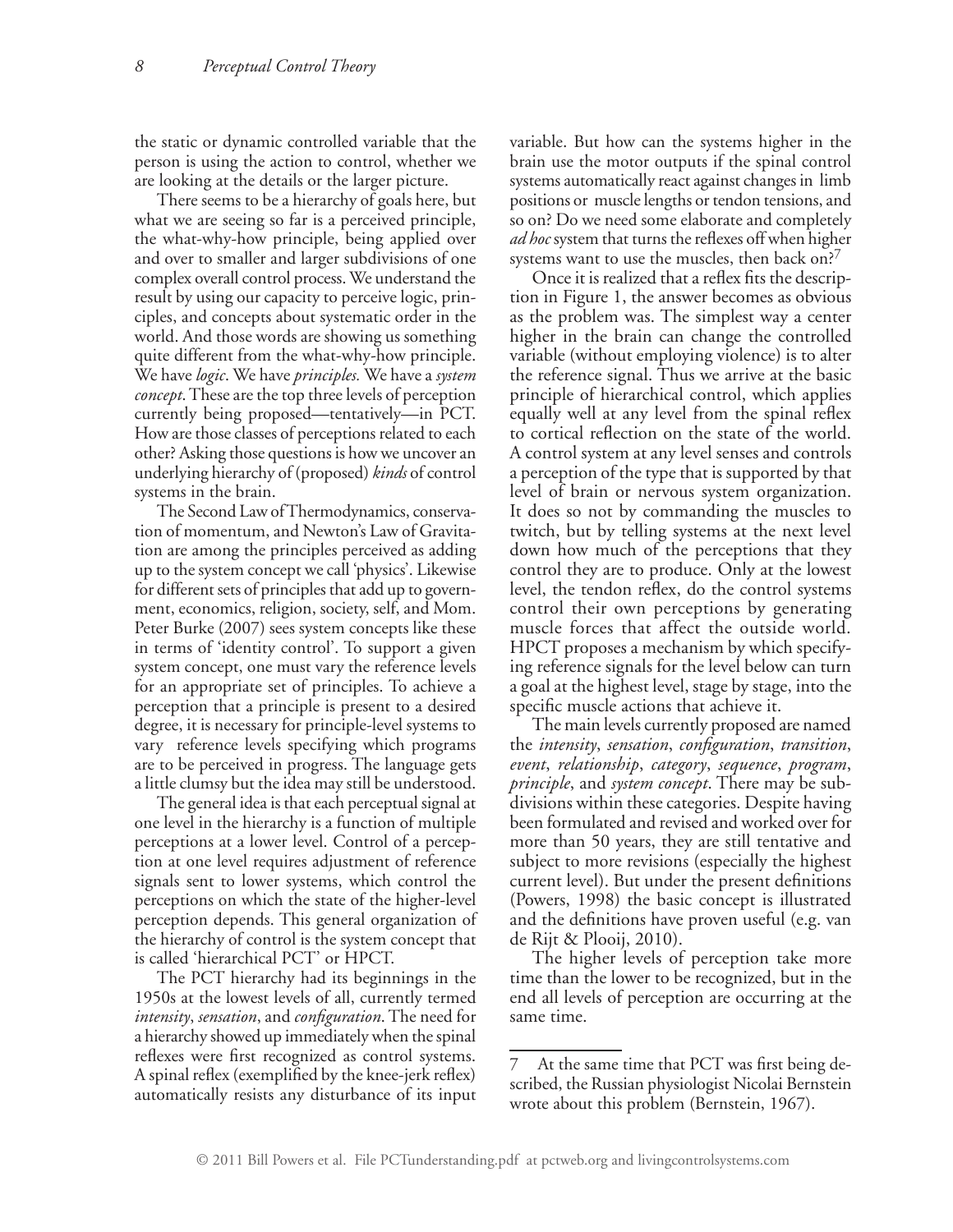Because they form an integrated picture of conscious experience, sorting the experience into its constituent perceptions takes some practice. The originators of PCT took seven years to notice and formalize just five levels (Powers et al., 1960).

For experience with levels, the reader is referred to Marken's demonstrations:

mindreadings.com/ControlDemo/Levels.html mindreadings.com/ControlDemo/HP.html

#### **Reorganization**

The eleven proposed levels of control systems within people are not all present at birth, but it is proposed that their development is well under way by the end of infancy (van de Rijt & Plooij, 2010). They are proposed to result from a change process referred to as 'reorganization', acting on pre-existing structures in the brain that, we assume, have evolved to favor the development of the various types of controlled variables.The 'Ecoli' demonstration in the LCS3Programs set enables you to experience the mechanism that PCT has adopted for the process of reorganization. Reorganization is the unifying concept used to explain how new control systems come into being and how old ones are changed.

In the first paper that led to PCT, a 'negentropy' system was proposed as the origin of reorganization (Powers et al., 1960). It was patterned after a proposal by the cyberneticist W. Ross Ashby (1952) to account for the basic kind of learning called 'trial and error.' It is the only option available to an organism before the time that systematic processes become organized. Powers et al. adopted Ashby's idea that random changes in system parameters might begin when 'intrinsic' controlled variables (Ashby's 'essential' variables) deviate from genetically specified reference levels. These changes of organization continue as long as 'intrinsic error' persists, stopping only when some control-system organization results that brings the intrinsic/essential variable close to its reference level again and keeps it there against disturbances. The processes involved act like an odd sort of control system, now called the *reorganizing system*, that controls by producing random variations of neural organization.

This is the polar opposite of the concept of reinforcement as introduced by Thorndike (1927) and elaborated by B. F. Skinner (e.g. Skinner, 1969). Under reinforcement theory, when an

animal produces a behavior that has a beneficial consequence, the organism behaves that way more often. Reorganization theory says that a *lack* of something beneficial gives rise to *continuing changes* in the internal organization of control systems in the organism, changes which slow down when the latest reorganization results in behavior that reduces the deficit. When intrinsic error is reduced enough, reorganization stops and the behavioral organization then in effect persists; the organism keeps controlling the same perceptions in the same way.

PCT proposes that behavior is not what is learned. Instead, a control system is acquired or modified. The behavior that corrects intrinsic error can involve both specific actions and their exact opposites. As shown clearly in the Demo3 set of demonstrations, control can be learned and improved even when a different pattern of behavior is required every time a given control action is successfully executed. A control system, simply because of its underlying organization, automatically varies its actions as disturbances come and go, without needing any warning or any prior experience with each new pattern—one of the great advantages of negative feedback control over other kinds of control.

B. F. Skinner defined 'the operant' as any behavior that produces a reinforcer. But because he eschewed models of what happens inside an organism, and Ashby had not yet demonstrated the principle behind reorganization, he did not realize that there was an alternative to reinforcing both a specific action and some unrelated action, even the exact opposite. A reinforcer produced by pressing down on a lever with the left paw should increase the probability of pressing the lever with the left paw, yet the next leverpress may be accomplished by pressing the lever with the right paw (or even by backing into it!). How can the reinforcement of left-paw pressing increase the probabilities of these other, quite different behaviors? Defining these different behaviors as somehow the same because they have a common consequence (lever-depression) only obscures the problem rather than solving it. In PCT we are concerned with 'how' questions about what happens inside an organism, and our very different concept of what is learned accounts for the multiplicity of means to the same end for which B. F. Skinner tried to substitute 'the operant'. The LCS3Programs set of demonstrations includes a number of demonstrations of reorganization (Powers, 2008).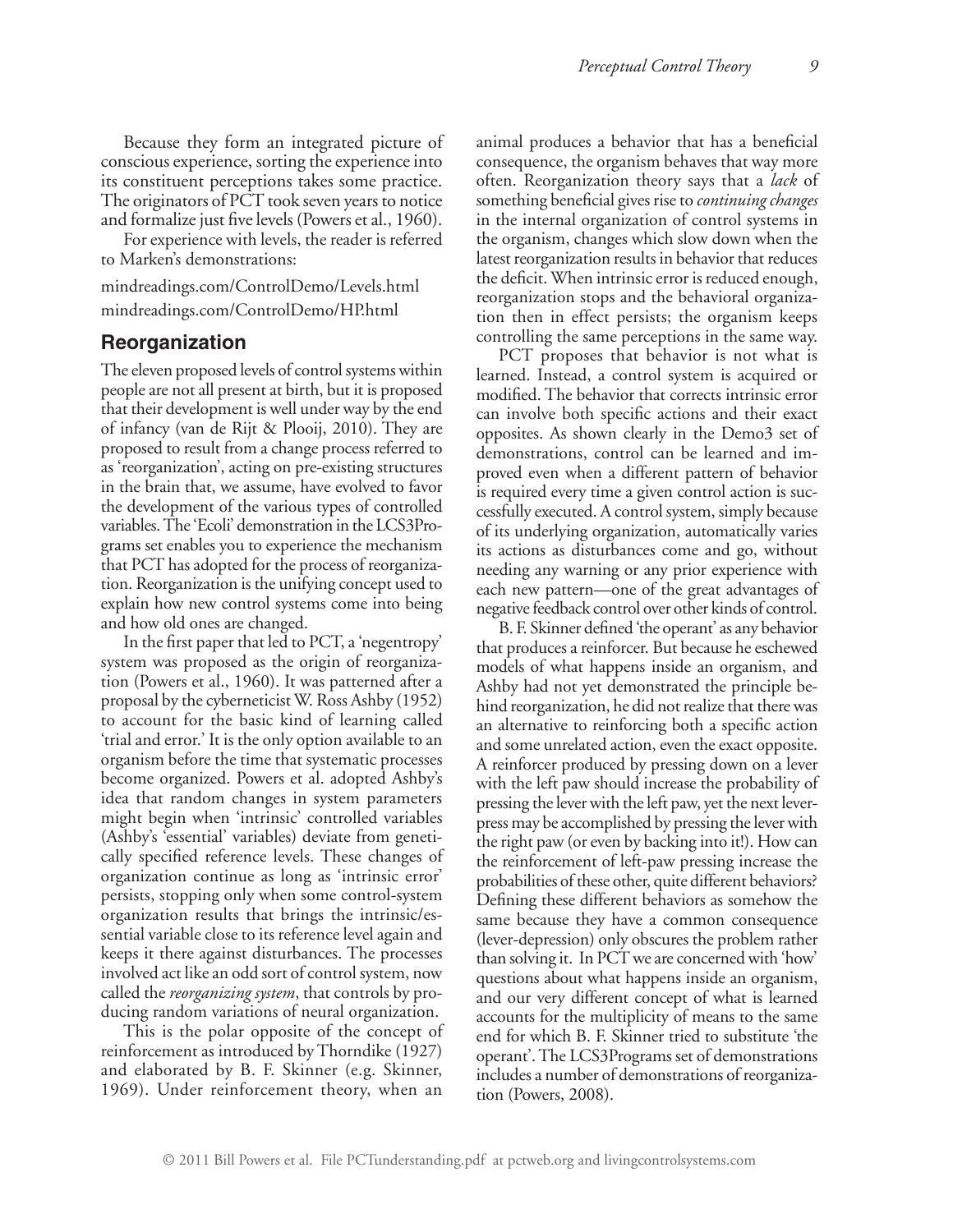# *Step 3: Applications to selected topics*

## **Methodology**

According to PCT, all behavior from the simplest to the most complex is organized around the control of perception. Understanding behavior means knowing what perceptions are being controlled, how they are being controlled, and why. For instance, understanding the behavior of a fielder catching a fly ball means knowing that the fielder is controlling a perception of the optical position of the ball (*what*) by moving on the field appropriately (*how*) with the ultimate goal (*why*) of keeping the approaching ball at a constant or only slowly changing vertical and horizontal angular direction from the fielder until it is caught (Marken, 2001). Behavioral research in the PCT paradigm is, therefore, aimed at discovering what variables the system is controlling, how these variables are being kept under control, and why. The *what* question is always the main focus of PCT research, and it is answered using a methodology known as *the test for the controlled variable* or simply *the test* (Powers 1973, 2005).

The test is based on the fact that a properly functioning control system acts to protect controlled perceptions from disturbances which, in the absence of control, could move these perceptions from their reference states. The test starts by inventing hypotheses about what perception might be under control. Hypotheses about controlled variables come from trying to see the behavior from the organism's perspective. For example, when a beaver is seen to be building a dam one might hypothesize, risking a far-fetched guess, that the beaver is trying to diminish the noise level of the water flow. If the loudness of that noise is a controlled variable for the beaver, the beaver will do something to bring loudness to whatever reference level the beaver sets. If the reference level is zero, then any nonzero sound intensity constitutes a disturbance. The hypothesis is tested by applying disturbances that will be resisted if the hypothesized perception is being controlled. In the beaver example, a research program was indeed carried out in which the researchers produced the sound of rushing water from a loudspeaker near the beavers (Richard, 1983). If the noise were not what is being controlled

then the beavers would behave the same way with or without the noise; the disturbance would not be resisted. In fact, the beavers did resist the noise disturbance by piling mud on the source of the noise, suggesting that beavers do control (among other perceptions) the sound of rushing water, keeping that variable as close to zero as possible. It's not hard to imagine why.

The disturbance is the independent variable in the test for the controlled variable. The dependent variable is typically the state of the hypothetical controlled variable itself. So the test is conducted in the same way as in conventional behavioral research; the researcher manipulates an independent variable and measures concomitant variation in a dependent variable. But in this kind of test, observation of a predicted effect of the independent variable on the dependent variable is a negative result, because it indicates that the dependent variable is not being controlled. Conversely, if behavior cancels any effect that does start to occur then the dependent variable (the hypothetical controlled variable) is likely to be under control. If, for example, an increase in the sound of rushing water leads to actions that keep this sound at zero, it is evidence that the sound of rushing water is a controlled variable with an apparent reference of zero loudness. In this we see several ways in which research in the PCT paradigm differs from conventional research.

- 1. The test focuses on identifying control systems through the discovery of controlled variables. The test can apply to higher level (e.g., selfimage) as well as lower level perceptual variables (Robertson et al. 1999).
- 2. The test focuses on the behavior of one individual at a time. This approach to research has been called 'testing specimens' to distinguish it from 'casting nets', which focuses on the study of groups (Runkel, 2007). For individual prediction accuracy, Kennaway (1997) has shown the importance of obtaining much larger correlation coefficients than those considered strong in Psychology.
- 3. The results of research using the test are validated using modeling techniques, like those described in Step 2, which is receiving more support in Psychology (Rodgers, 2010).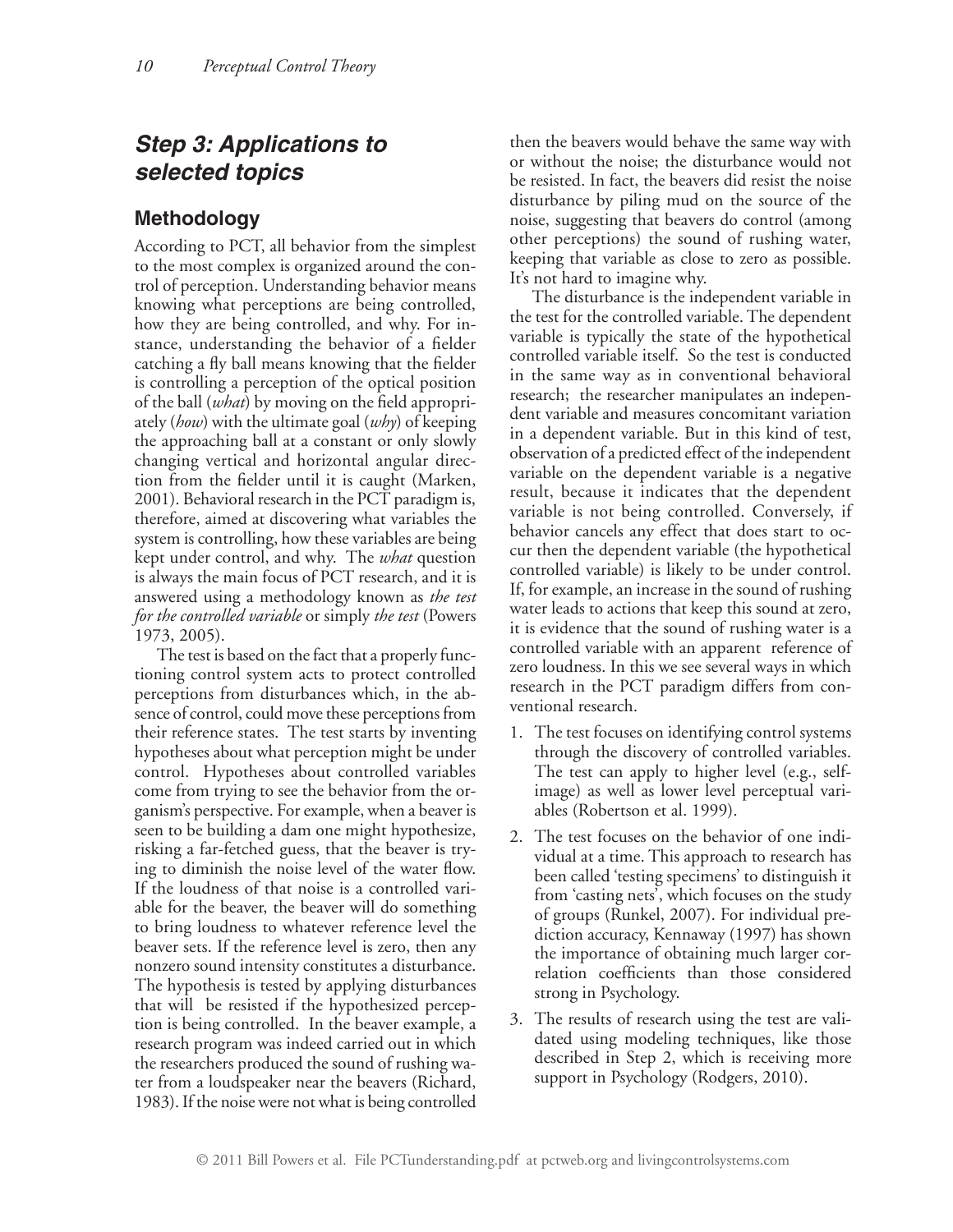#### **Learning and development**

We have looked at the PCT model of the reorganization system. Though it applies to other kinds of learning, such as observational learning (Bandura et al., 1966) and verbal learning, we will discuss how reorganization may be the basic phenomenon behind the two most widely accepted concepts of learning, classical conditioning and operant conditioning,

#### *Classical conditioning*

Pavlovian or classical conditioning begins, we propose, with an existing control process, either learned or inherited (a 'reflex'). Consider thermoregulation. The controlled variable is the sensed temperature in the hypothalamus. If that core temperature drops, shivering starts, and as that activity warms the bloodstream and the internal temperature receptors, the shivering eventually slows or stops. This is a basic control system, probably inherited. The controlled variable is core temperature; the disturbance is heat loss that causes the core temperature to deviate from its (inherited) reference level, and the output variable is shivering that counteracts the heat loss.

The general PCT explanation of classical conditioning starts with deviation of a critical kind of controlled variable such as core body temperature from its reference level. The initial deviation, an 'intrinsic error signal', if not immediately corrected, is detected by an hypothesized reorganizing system's comparator (it could be a distributed property of all neural control systems), which starts random changes in neural connections, perhaps similar to the synaptic changes often proposed for Hebbian learning (Hebb, 1949). Suppose that some otherwise neutral stimulus such as cold air blowing on the skin happens to precede the change in the controlled variable by a few seconds. Neuroanatomy permitting, reorganization will eventually make a connection between the neutral perceptual signal and the input function of this control system. That neutral stimulus thus produces the same perceptual signal in the control system that would be produced by a change in the controlled variable, a drop in core temperature, but does so before the critical controlled variable actually changes enough to cause reorganization to start. When the cold air starts blowing, the revised control system will now detect an error and the error will cause the same

action as usual, shivering, protecting the core temperature from the disturbance—but there will be no further reorganization because the next time the cold air is experienced, shivering starts immediately and the change in the intrinsic or essential variable, the drop in core temperature, does not occur, or is much less.

If now we arrange for a tone to precede the blowing of cold air on the skin, the same thing will happen again (once more, neuroanatomy permitting): if the shivering does not entirely counteract the effect of the cold air, reorganization will continue and the tone will eventually start the shivering even sooner, further reducing or eliminating the 'intrinsic error'. Rescorla has remarked that classical conditioning phenomena can be predicted by thinking of how a scientist recognizes causality—a regular relationship between antecedent and consequent (Rescorla, 1988). The model of reorganization that predicts classical conditioning—as well as extinction—is based on *actual* relationships between antecedents and consequents. But it does not rely on cognitive processes of recognition.

#### *Operant conditioning*

The same reorganizing process that creates the phenomena of classical conditioning can also explain operant conditioning. The main difference is that here reorganization appears to work more on the output side of the control system than the input side.

All the basic forms of operant conditioning, such as a fixed-ratio experiment, begin by restricting the organism's access to something important: food, water, or even warmth or sweetness. This is of course an error condition in some basic and presumably inherited control system. In Skinnerian terms, an animal subjected to this 'establishing condition' spontaneously 'emits' whatever behaviors have already been acquired or inherited that might lessen the deprivation.

Consider the case in which a rat is rewarded for lever-pressing by delivery of food pellets. Two different processes appear to be working here. The first one is simply an initial search for food and the narrowing of the search to any area where food was found. This is most probably an organized behavior that all rats learn, or it may be an innate behavior due to a control structure that they are born with. In the second process, the rat's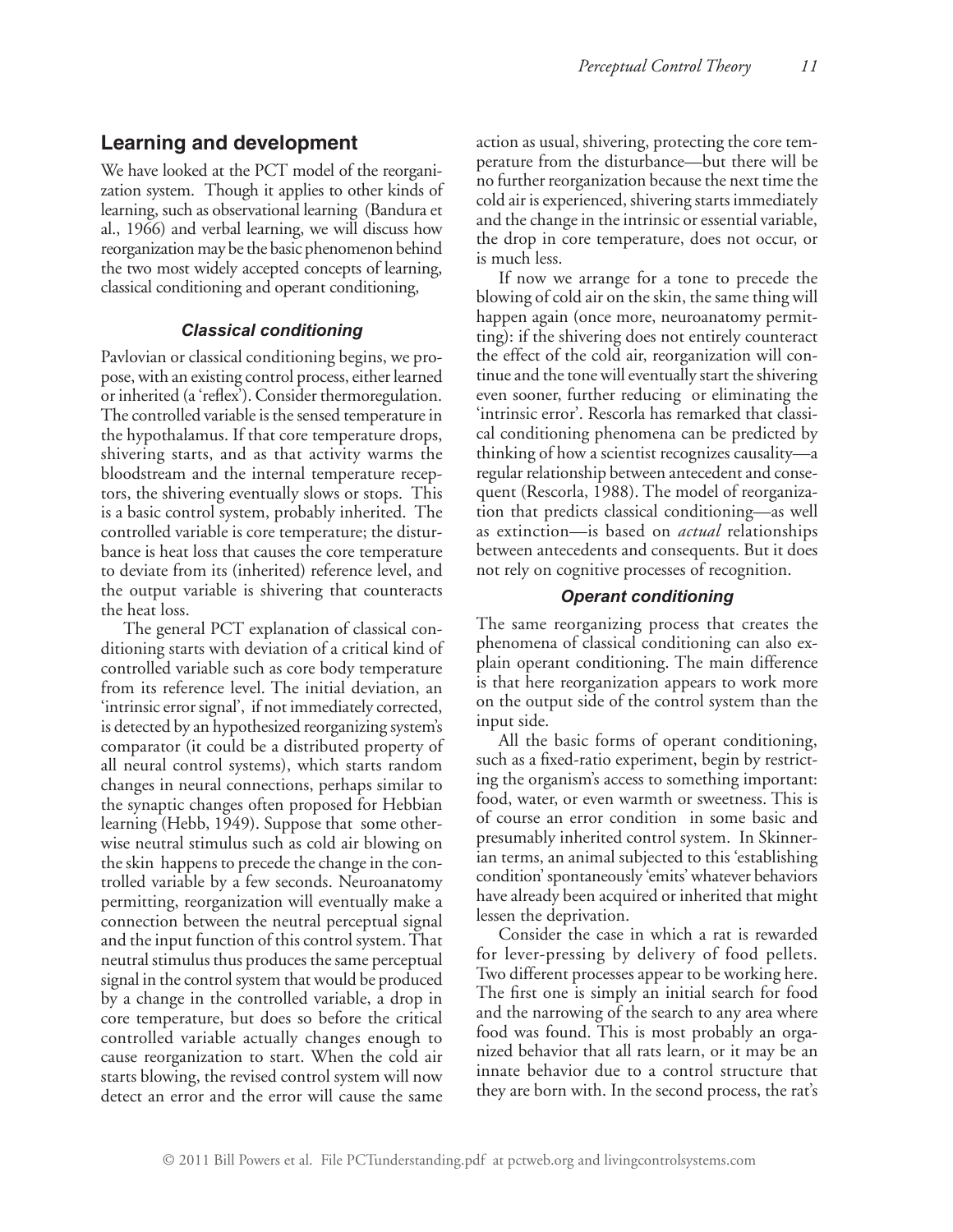accidental and then purposeful use of the lever to obtain food, it is the progressive refinement of the behavior pattern that makes it instrumental—reliable and organized to produce a specific effect in the given environment. Only the second process would require any change of internal organization.

Together, these two processes take place in what we may call the learning phase of a conditioning experiment. That phase is followed by a maintenance phase when the animal routinely uses the new technique to alleviate its hunger. The reorganizations in this kind of conditioning are primarily on the output side, where errors give rise to changes in the reference signals that are sent to this or that lower-order system that controls by means of already-organized behaviors.

Reinforcement is said to increase the probability of the behavior that produced it. This has a descriptive basis in observations during the learning phase of an experiment. Observation of what happens first in the operant cage shows, however, that it is the convergence of exploratory activities below, near, and above the lever that first increases the probability of producing the reinforcement. The PCT alternative to reinforcement theory, up to this point, is simply to say that this is normal control behavior. When the error is reduced, the tendency to go on exploring is decreased; when error is reduced enough, the exploring ceases.

Because this model leads us to expect essentially the same series of events that the theory of reinforcement suggests (albeit for different reasons), either theory accounts for the described facts for the initial learning phase. Simply having a plausible alternative to the theory of reinforcement, however, is useful in itself. It shows that reinforcement *is* a theory, not simply a description of a fact, and needs to be investigated as skeptically as any other theory.

By itself, reinforcement theory predicts that reinforcement leads to more behavior that generates more reinforcement. Considering only the basic principle of the theory, it would seem that if the rate of reinforcement increases, the behavior rate should also increase, or conversely should decrease noticeably if the rate of reinforcement decreases, and behavior should cease if the reinforcement completely stops.

It is true that complete cessation of reinforcement does result in extinction of behavior. However, changing the schedule of reinforcement to reduce the amount of reinforcement produced by the existing behavior rate does not reduce, but actually increases the amount of behavior, as the organism 'defends' its food intake, and ultimately its body weight. The behavior rate is increased just enough to maintain the reinforcement rate nearly constant. This increase in behavior rate is known as the *extinction burst*. It is not transient, as the word 'burst' suggests, but rather persists as long as behavior can maintain the desired food intake. Experiments with normal rats obtaining all their food by lever pressing (Collier *et. al*. 1986) showed that these animals maintain food intake at 20 to 25 grams per day even as the required behavior ranges from 20 presses to obtain a gram of food to 1000 presses per gram. In reinforcement theory, these observations are inexplicable; in PCT, they become easy to understand: it is behavior that maintains the reinforcement rate, not the other way around. The evidence above shows that reinforcement is actually controlled by behavior; it is simply one of many kinds of controlled input.

But such reinterpretations do not come easily to any science. Even physics once preferred a 'luminiferous ether' to the transmission of light through a vacuum, and chemistry once preferred the emission of phlogiston to the absorption of oxygen, until experimental evidence created an intellectual crisis. PCT, we hope, brings such an intellectual crisis to the sciences of behavior.

## **Conflict**

The way a person's control systems are organized into levels with many independent control systems at the same level makes internal conflict possible, and indeed likely. Conflict arises when one control system receives disparate reference signals from more than one system at higher levels. For that one system where the contradiction occurs there is no problem; a virtual reference signal results and behavior matches perception to it. But neither of the higher systems gets the input it was requesting and both experience chronic errors. This effectively removes both higher control systems from useful service for still-higher systems, and the conflict may escalate (depending on details of organization), each system continually increasing its effort to resist the disturbance caused by the other.

Conflict within a person can arise quite by accident. A person may have a goal of being a good person. To be a good person, one should be stead-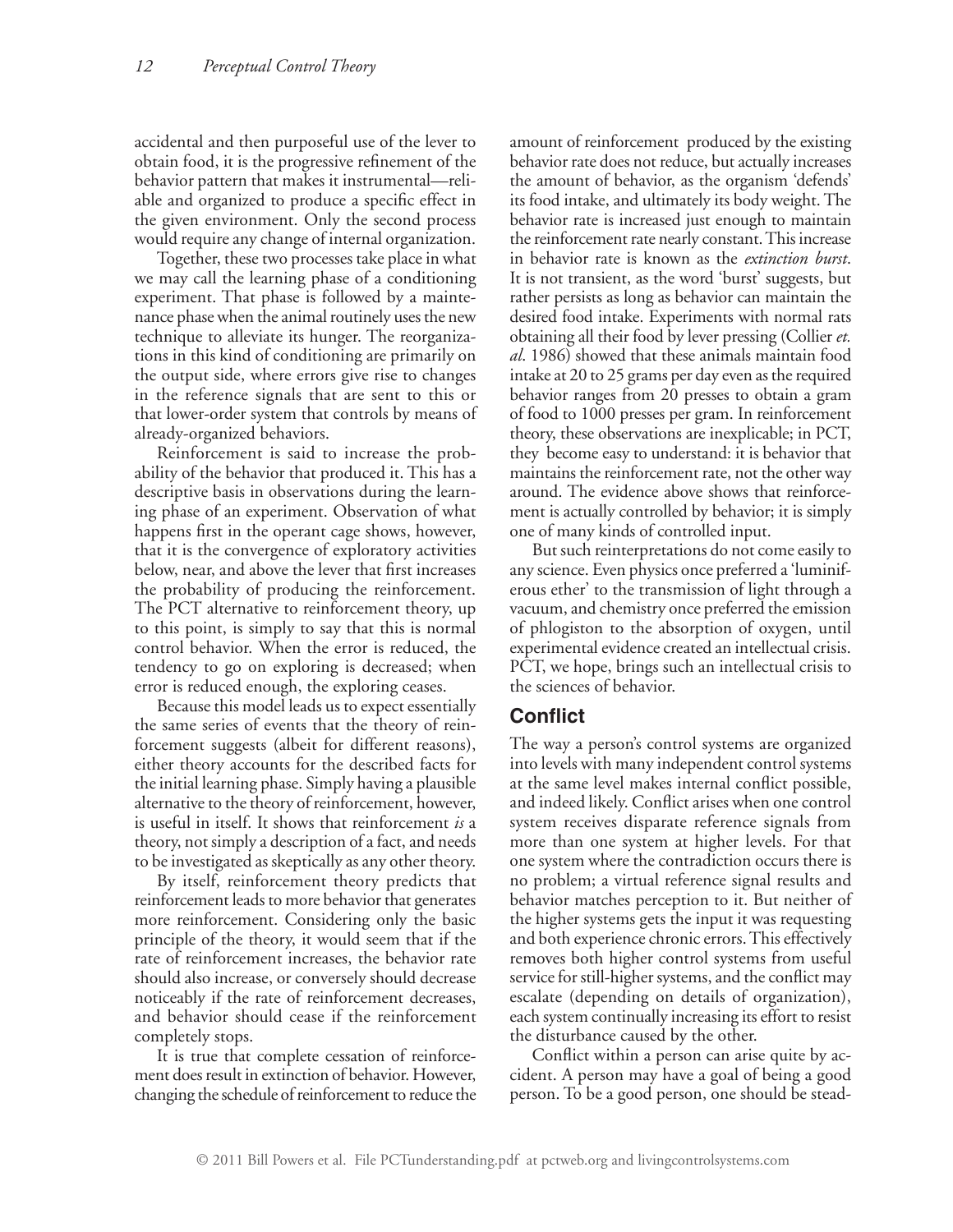fast, both consistent and firm; also, one should be supportive of others; obliging and accommodating. Both of these sub-goals are supposedly ways of satisfying the higher goal of being a good person. But when it comes to selecting a specific way of behaving that will satisfy both goals, the contradiction arises: one can't be steadfast and obliging at the same time, or firm while being accommodating too. At the level where a specific goal is to be achieved through specific programs, there is direct conflict. To behave one way means not behaving the other way. This sounds like a simple problem, and usually it is easy to resolve through some quick and automatic reorganization. But conflict can also be a serious problem leading to chronic difficulties: stay with an abusive mate for the sake of love and the children, and at the same time—an impossibility—leave, for the sake of sanity and safety.

Conflict between persons also interferes with positive social interactions. Cooperation requires several people acting to achieve a common goal. However, the more important the goal is (in technical terms, the higher the gain around the loop), and thus the smaller the errors the participants strive to eliminate, the more likely it is that conflicts will create problems. As participants' control becomes more skillful, a smaller discrepancy between their perceptions (or their goals) suffices to set them at odds with each other.

Another problem with between-persons conflict is that each person probably experiences internal conflict as a result of holding back from doing what would actually be necessary for prevailing over others in the details of goal-seeking. The urge to violence, as newscasts of parliamentary procedures occasionally illustrate, is not always easy to resist and when it is resisted, a person loses some of his own goal-seeking skill. Conflict, whether intra- or inter-personal, can be crippling.

Clinical practice based on PCT is finding more and more evidence that serious unresolved conflict may be one of the primary reasons for psychological problems (Carey, 2008). Attention and reorganization tend to focus on the lowest level where conflicts are played out, but a conflict can be permanently resolved only by reorganizing on the levels where the contradictory goals are set. This suggests an approach to therapy that involves deliberate shifts in the focus of attention toward higher levels of organization.

## **PCT based psychotherapy: the Method of Levels**

Psychotherapy has focused, understandably, on pathology. PCT contributes a useful perspective in understanding psychological disorders by first providing a model of satisfactory psychological functioning. Dysfunction then is disruption of successful control (Carey 2006, Mansell 2005). Distress is the experience that results from a person's inability to control important experiences. The symptoms of distress clearly cannot be 'treated' as though they were in themselves the problem. The PCT perspective is that restoring the ability to control eliminates the source of distress. As we noted earlier, conflict has the effect of denying control to both systems that are in conflict with each other. Conflict is usually transitory. It is when conflict is unresolved and becomes chronic that the symptoms recognized as psychological disorder become apparent.

As discussed earlier, chronically unreduced error triggers reorganization. When difficulty in controlling is due to more ordinary causes (environmental disturbance, inadequate perceptual input, inappropriate means, etc.), reorganization alters the control system in some way until control is restored (where that is possible). However, when error persists because two systems are specifying different goals for the same lower-order system, the lower system is 'frozen' in a state that satisfies neither of the higher systems that are locked in conflict.

There is evidence that attention tends to focus on this conflicted lower system. The subjective experience is of being 'stuck' and not knowing why. Nearly all schools of therapy assume that change requires being aware of what is to be changed. The general principle, in PCT, is that the main locus of reorganization seems to follow awareness.<sup>8</sup> The difficulty is that it is futile to reorganize the 'stuck' system; it is working properly.

<sup>8</sup> It appears that awareness is *in* one level while focused *on* those lower levels where reorganization is also focused. Subjective attitudes and interpretations are perceptions on the level that awareness is *in*; the objects observed from that level (which those attitudes and interpretations are *about*) are the lower levels of perception.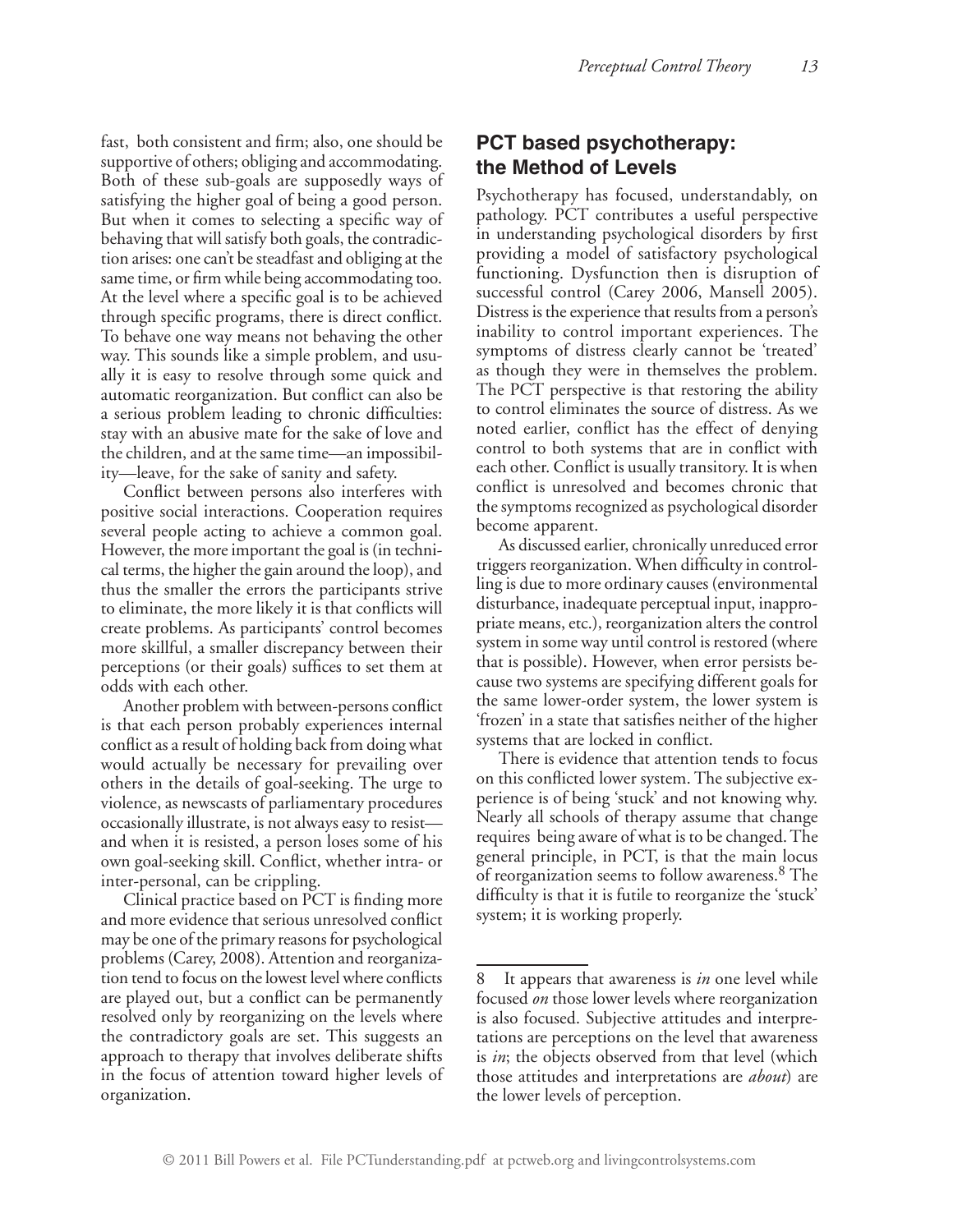No matter how it is changed, it still cannot satisfy two contradictory specifications of the goal it seeks; the best it can do is to seek a compromise goal, leaving both of the conflicting systems unable to achieve control. Instead of reorganizing the conflicted system at the lower level, one or both of the conflicting systems at the higher level must be changed so that they perceive differently or so that they use as means of control different lower-order variables that can be independently controlled at the same time. A shifting of attention is the key to doing this. Although reorganization is an automatic response to intrinsic error that cannot be controlled voluntarily, there is plentiful evidence that awareness can be redirected, and that this changes the focus of the reorganizing process. But the act of reorganization can be done only by the person experiencing the conflict.

The therapeutic approach that is based on the principles of PCT is called the Method of Levels (MOL; e.g. Carey, 2006; 2008). The core process is to redirect attention to the higher level control systems by recognizing 'background thoughts', bringing them into the foreground, and then being alert for more background thoughts<sup>9</sup> while the new foreground thoughts are explored. When the level-climbing process reaches an end state without encountering any conflicts, the need for therapy may have ended. When, however, this 'up-a-level' process bogs down, a conflict has probably surfaced, and the exploration can be turned to finding the systems responsible for generating the conflict—and away from a preoccupation with the symptoms and efforts immediately associated with the conflict.

Despite the demonstrated effectiveness of various approaches to psychotherapy there is still no generally accepted account of how these effects are achieved. In fact, it has been shown (e.g. by Wampold 2001) that psychotherapies based on quite different models of disorder can have similar effects. As a consequence, there has been an increasing call to move away from developing new techniques and strategies based on diagnosis and instead to focus on underlying common principles and mechanisms (e.g., Rosen & Davison, 2003).

9 "Background thoughts" are probably the same phenomenon described by Beck (1976) as "automatic thoughts."

The paradigm of perceptual control provides a common underlying process (conflict) and a common change mechanism (reorganization) that may provide the means to make sense of these otherwise puzzling results.

While some of the propositions about the application of PCT principles to psychotherapy remain speculative, there is also indirect but strong evidence for this approach. Problems of control (understood as control of behavior, impulses, emotions, or thoughts) are widely recognized as important in psychological functioning. Many approaches to psychotherapy use conflict formulations to explain psychological distress (Carey 2008, 2011). Many approaches also depend upon awareness in resolving problems and recognize the need to consider problems from higher levels of thinking (such as important life values or belief systems). Also consistent with the nature of reorganization is a growing body of literature that recognizes that the change involved in the resolution of psychological distress is not a linear or predictable process (e.g. Hayes 2007).

Exploring psychological disorders and their treatment from the perspective of perceptual control provides a new direction for psychotherapy researchers and practitioners. An understanding of the nature of psychological distress that is developed from a model of normal function rather than dysfunction will help to clarify the purpose and process of treatment. By distilling the important components of psychotherapy, it allows therapists to be clearer about their roles and to make their treatments more efficient, and it can provide insight into the purpose of psychotherapy. PCT, then, will have an impact on long standing debates such as the equal effectiveness of treatments versus the superiority of some treatments or the importance of specific versus common factors. PCT proposes a consistent and coherent approach that could provide a unifying focus for dealing with distress. With a unifying focus, a more consistent and coherent approach can emerge that will go a long way towards preventing the debilitating impact of psychological distress that is currently on the increase in many countries.

A guide for learning MOL therapy is provided by Carey (2006). Applying the Method of Levels does not assume blind faith in the correctness of PCT. Rather, every application is an opportunity to challenge and test the theory, as well as a chance to put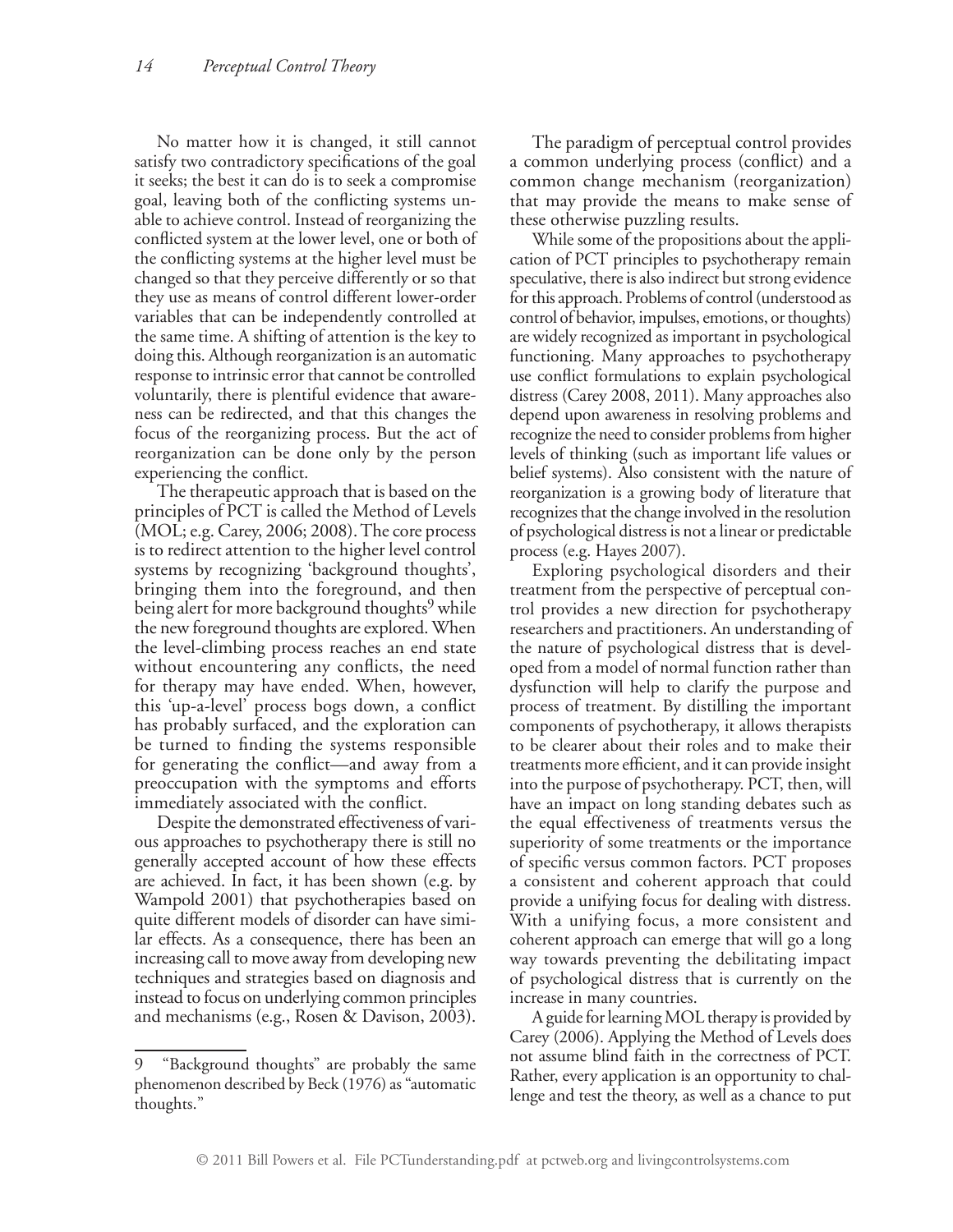the theory to good use. Research into MOL therapy has been started in several countries—see Bird, Mansell, and Tai (2009), Carey (in press), Goldstein and Goldstein (2005), Goldstein (2007). This research must be continued and extended in order to evaluate the theoretical expectations which are based on the concepts of negative feedback control, reorganization, redirection of awareness to higher perceptual levels, and internal conflict resolution.

# *Afterword*

The reader of this paper may be experiencing some internal conflicts between implications of PCT and some other theory that has seemed reasonable and believable. We can only comment (not very helpfully) that most of the people now engaged in the exploration of PCT were trained in some other way of explaining and understanding the behavior of humans and other organisms. Most have used and even taught those other ideas for many years. Each person has had to work through the internal and professional conflicts involved in a sometimes wrenching change of understanding. It may be a little helpful to keep in mind that such conflicts are to be expected, and that persistence will probably resolve them. PCT suggests that this conflict is at the highest levels, principles and systems. Control of perceptions at these levels is the hardest to change, we assume because every high-level change requires many lower-level changes, the need for which may take time to become apparent.

# *Resources*

#### *Computer simulations*

The two sets of demonstration programs referenced in this paper are available at:

- www.livingcontrolsystems.com/lcs3.html.
- www.livingcontrolsystems.com/ PCTDemo3.html

Earlier DOS and Windows programs by Powers can be downloaded from:

● www.livingcontrolsystems.com/demos/ tutor\_pct.html

Programs by R. Marken can be run in a web browser:

● www.mindreadings.com/demos.htm

#### *Reference websites*

Introductions and discussions of Perceptual Control Theory can be found at several web sites. Four of the most comprehensive reference sites are:

- www.iapct.org/
- www.livingcontrolsystems.com
- www.pctweb.org/
- www.mindreadings.com/

# *References*

- Ashby, W. Ross. 1952. *Design for a brain*. London: Chapman & Hall.
- Bandura, A., Grusec, J. E., & Menlove, F. L. (1966). Observational learning as a function of symbolization and incentive Set. *Child Development*, 37, 499-506.
- Beck, A. T. (1976). Cognitive Therapy and the Emotional Disorders. New York: New American Library.
- Bernstein, N. (1967).*Coordination and regulation of movements*. New York: Pergamon Press.
- Bird, T., Mansell, W., & Tai, S. J. (2009). Method of Levels: initial steps in assessing adherence and the development of a qualitative framework for mapping clients' control hierarchies. *The Cognitive Behaviour Therapist*, 2, 145-166.
- Black, H. S. (1934). Stabilized feed-back amplifiers. *Electrical Engineering*, 53, 114-120.
- Black, H. S. (1977). "Inventing the negative feedback amplifier", *IEEE Spectrum* 14, 54-60.
- Burke, P. 4 October 2007. *Identity Control Theory.* http://wat2146.ucr.edu/Papers/05d.pdf
- Campbell, Donald T. (1988). A general 'selection theory' as implemented in biological evolution and in social belief-transmission-withmodification in science [A commentary on Hull]. *Biology and Philosophy*, 3, 171-177.
- Carey, T. A. (2008). Conflict, as the Achilles heel of perceptual control, offers a unifying approach to the formulation of psychological problems. *Counselling Psychology Review*, 23, 5-16.
- Carey, T. A. (2011). Exposure and reorganization: The what and how of effective psychotherapy. *Clinical Psychology Review* DOI 10.1016/j. cpr.2010.04.004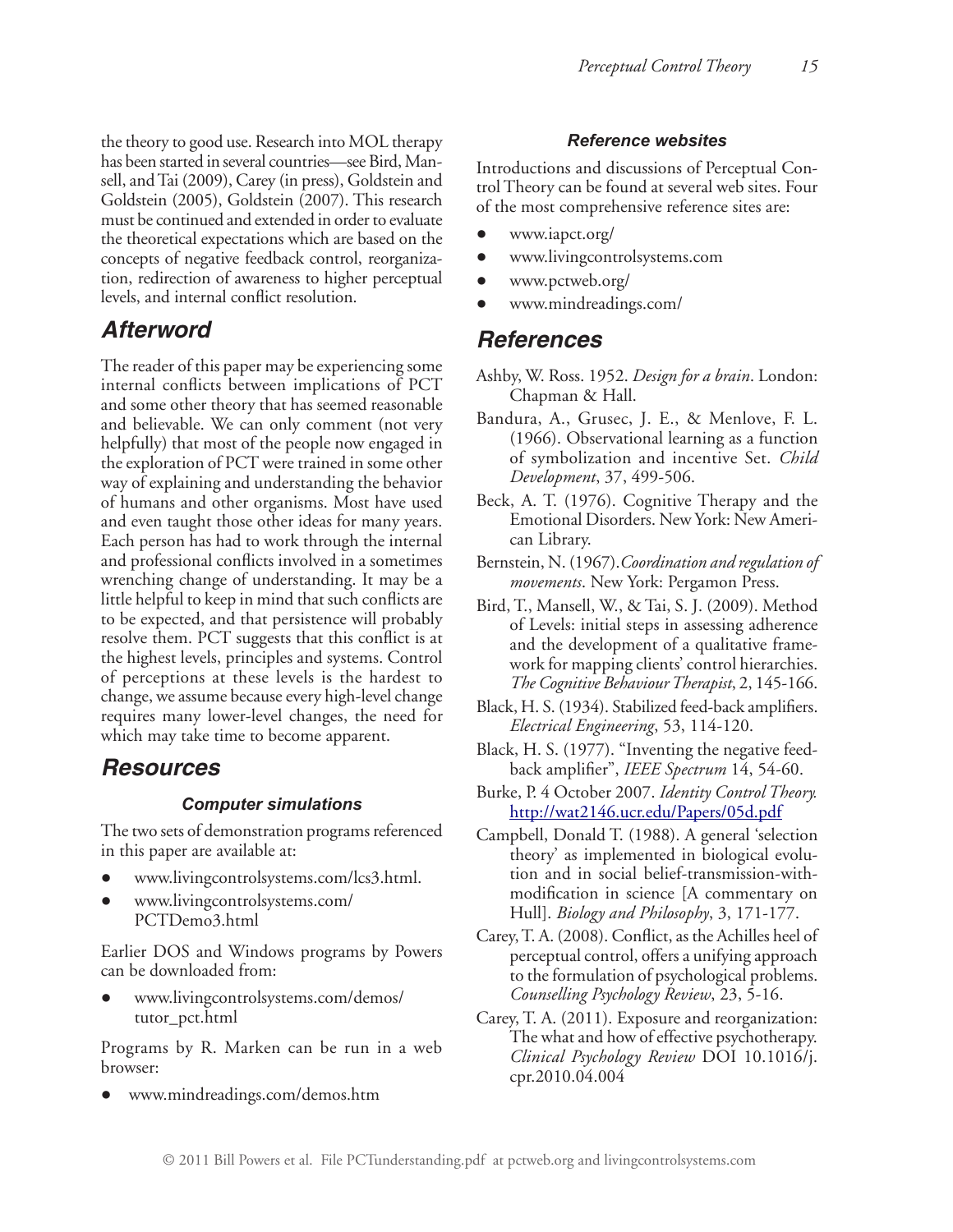- Carey, T. A. (2006). *The Method Of Levels: How To Do Psychotherapy Without Getting In The Way*. Hayward, CA: Living Control Systems Publishing.
- Carver, C.S. & Scheier, M.F. (1998). *On the selfregulation of behavior.* Cambridge, United Kingdom: Cambridge University Press.
- Collier, G., Johnson, D., Hill, W.., and Kaufman, L. (1986) The economics of the law of effect. *Journal of the experimental analysis of behavior*, 46, 113-136.
- Goldstein, D.M., & Goldstein, S.E.(2005). *Q Methodology study of a person in individual therapy.* Clinical Case Studies, 4, 40-56.
- Goldstein, D.M. (2007). Method of Levels Therapy: Helping the normal change process within a person when normal change doesn't seem to be happening by itself. *The International Journal of Healing and Caring,* 7, 1.
- Hayes, A. M., Laurenceau, J. -P., Feldman, G., Strauss, J. L., & Cardaciotto, L. A. (2007). Change is not always linear: The study of nonlinear and discontinuous patterns of change in psychotherapy. *Clinical Psychology Review, 27,* 715−723.
- Hebb, D. O. *The Organisation of Behavior: A Neuropsychology Theory.* New York: Wiley & Sons.
- Kennaway, J. R. (1997). Unpublished Note. "Population statistics cannot be used for reliable individual prediction" www2.cmp.uea. ac.uk/~jrk/distribution/correlationinfo.pdf.
- Lashley, K. S. (1960). The problem of serial order in behavior. In: F.A. Beach, D.O. Hebb, C.T. Morgan and H.W. Nissen, Editors, *The Neuropsychology of Lashley*, McGraw-Hill, New York.
- Mansell, W. (2005). Control theory and psychopathology: An integrative approach. P*sychology and Psychotherapy: Theory, Research and Practice, 78*, 141-178.
- Marken, R. S. (1988). The nature of behavior: Control as fact and theory. *Behavioral Science*, 33, 196-206.
- Marken, R. S. (2001). Controlled variables: Psychology as the center fielder views it, *American Journal of Psychology*, 114, 259-282.
- Marken, R. S. (2002). Looking at behavior through control theory glasses. *Review of General Psychology*, 6, 260–270.
- Editors, McClelland, K.A., & Fararo, T.J. (2006). *Purpose, meaning and action.* New York: Palgrave Macmillan.
- Miller, GA, E. Galanter, & K.A. Pribram. 1960. *Plans and the structure of behavior*. New York: Holt, Rinehart, & Winston.
- Powers. W.T., Clark, R.K., and McFarland, R.L. (1960). A general feedback theory of human behavior. *Perceptual and Motor Skills* 11, 71- 88 (Part 1) and 309-323 (Part 2). [Reprinted in *General Systems V*, 63-83, 1960. Partial reprint in Smith, A. G., *Communication and Culture*, New York: Holt, Rinehart, and Winston (1966).]
- Powers, William T. (1973). *Behavior: The Control of Perception*. 1st ed. Hawthorne, NY: Aldine de Gruyter.
- Powers, William T. 1992. *Living Control Systems II*. New Caanan, CT: Benchmark Publications. [Selected papers 1988-1992.]
- Powers, William T. 1998. *Making Sense of Behavior*. New Caanan, CT: Benchmark Publications.
- Powers, William T. (2005). *Behavior: The Control of Perception*. 2nd expanded ed. New Canaan: Benchmark.
- Powers, William T. (2008). *Living Control Systems III: The Fact of Control.* New Canaan, CT: Benchmark Publications. [Includes a CD with a set of demonstration programs.]
- Rescorla, R. (1988); Pavlovian Conditioning: it's not what you think it is. *American Psychologist, 43,* 151-160.
- Richard, P. B. (1983). Mechanisms and adaptation in the constructive behaviour of the beaver (*C.fiber L.*). *Acta Zool. Fennica*, 174, 105–108.
- Riggs, D. S. (1976). *Control Theory and Physiological Feedback Mechanisms.* Huntington, NY: Reobert E. Krieger Publishing Company.
- Robertson, R. J., Goldstein, D. M., Marmel, M., & Musgrave, M. (1999). Testing the self as a control system: Theoretical and methodological issues. *International Journal of Human-Computer Studies, 50,* 571-580.